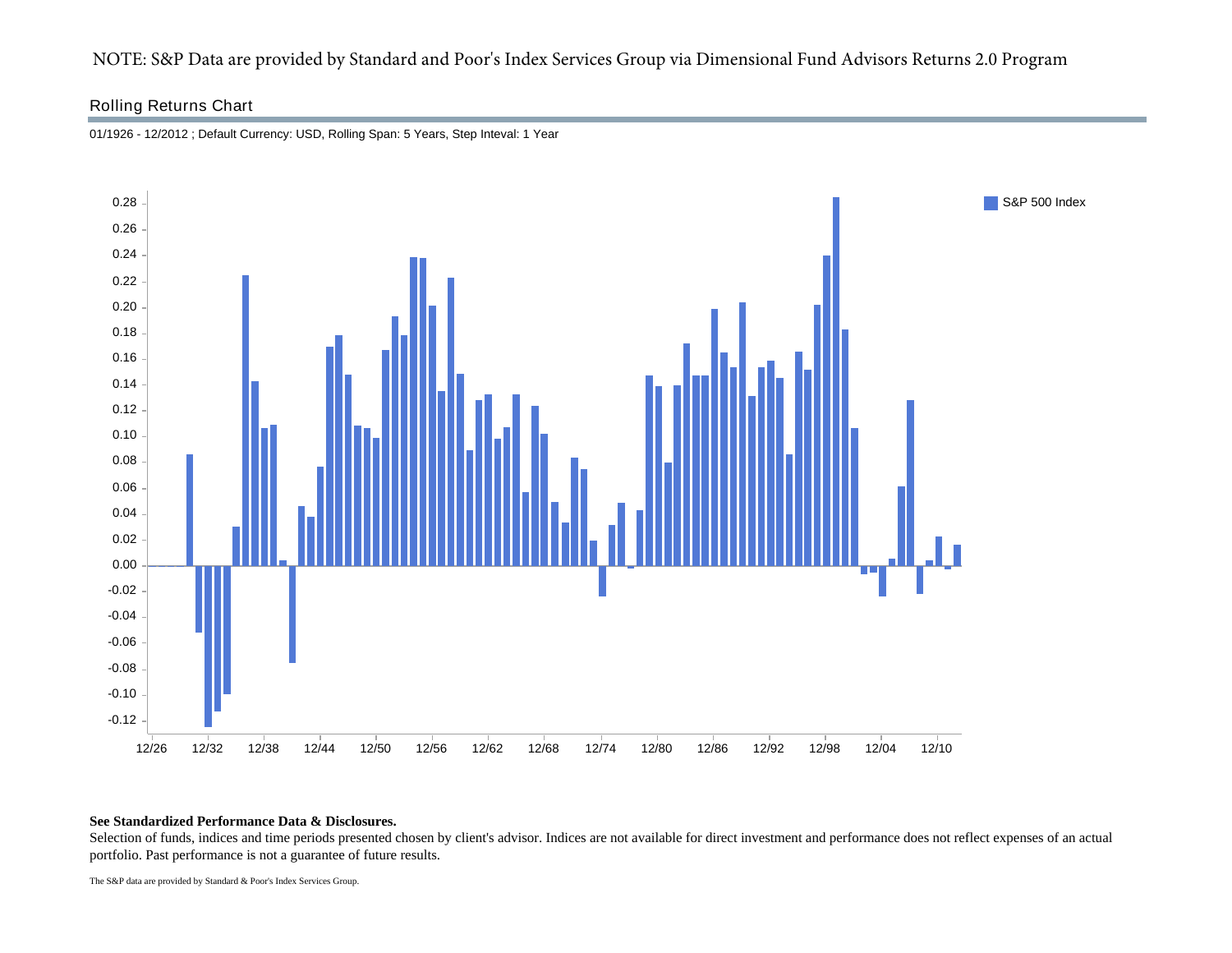# NOTE: S&P Data are provided by Standard and Poor's Index Services Group via Dimensional Fund Advisors Returns 2.0 Program

## Rolling Returns Chart



01/1926 - 12/2012 ; Default Currency: USD, Rolling Span: 10 Years, Step Inteval: 1 Year

See Standardized Performance Data & Disclosures.

Selection of funds, indices and time periods presented chosen by client's advisor. Indices are not available for direct investment and performance does not reflect expenses of an actual portfolio. Past performance is not a guarantee of future results.

The S&P data are provided by Standard & Poor's Index Services Group.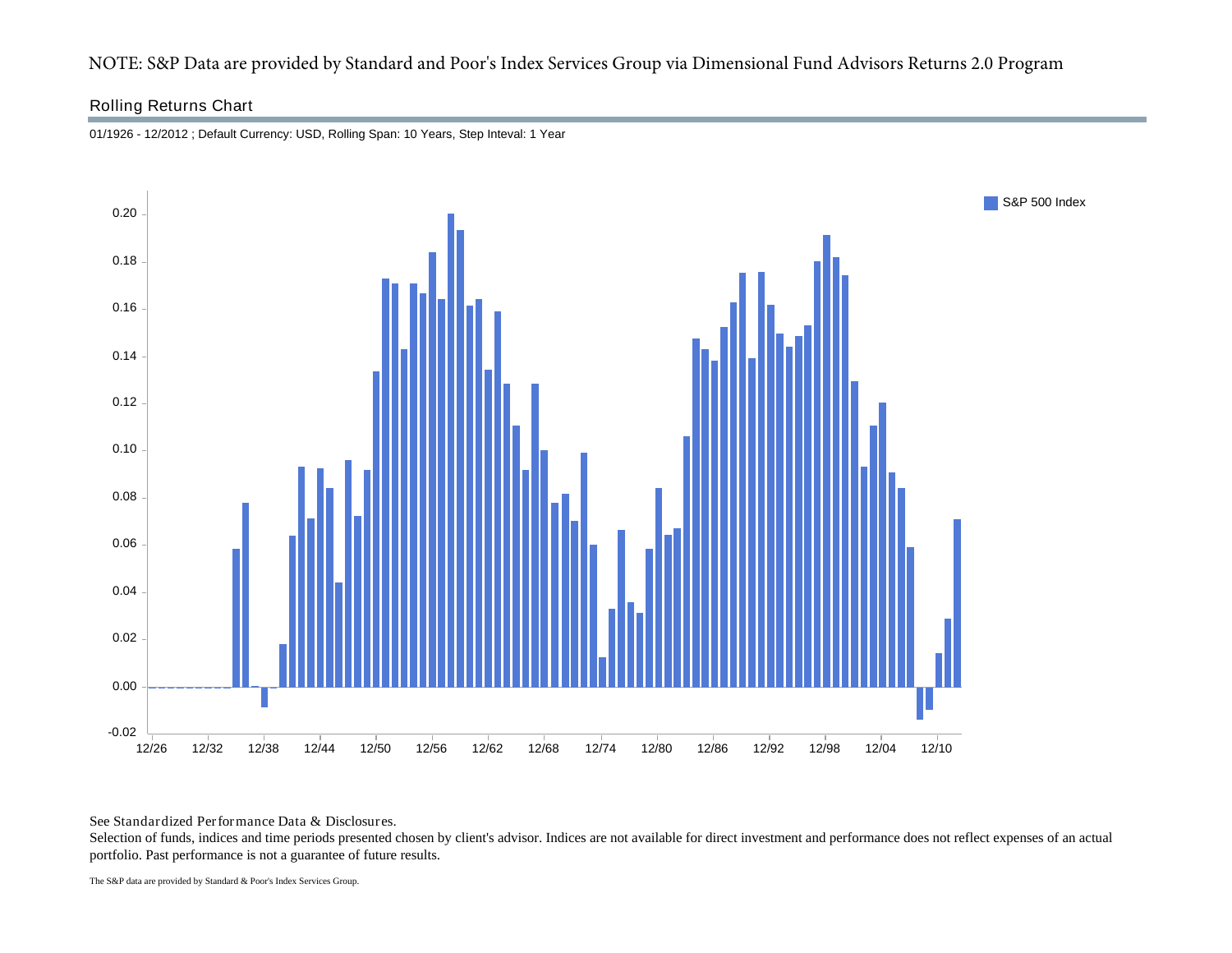

As of December, 31, 2012

Performance data shown represents past performance. Past performance is no quarantee of future results and current performance may be higher or lower than the performance shown. The investment return and principal value of investment will fluctuate so that an investor's shares, when redeemed, may be worth more or less than their original cost. To obtain performance data current to the most recent month-end access our website at www.dimension Average annual total returns include reinvestment of dividends and capital gains.

DFA is an investment advisor registered with the SEC. Consider the investment objectives, risks, and charges and expenses of the Dimensional funds carefully before investing. For this and other information about the Dimens please read the prospectus carefully before investing. Prospectuses are available by calling Dimensional Fund Advisors collect at (310) 395-8005; on the Internet at www.dimensional.com; or, by mail. DFA Securities Inc., c/ Fund Advisors, 1299 Ocean Avenue, Santa Monica, CA 90401.

#### Mutual funds distributed by DFA Securities Inc.

Prior to April 1, 2002, the following reimbursement fees may have been charged to purchasers of the respective portfolios: International Small Company Portfolio 0.675%; Continental Small Company Portfolio 1.00%; Japanese S Company Portfolio 0.50%; Pacific Rim Small Company Portfolio 1.00%; International Small Cap Value Portfolio 0.675%; Emerging Markets Small Cap Portfolio 1.00%; Emerging Markets Value Portfolio 0.50%; Emerging Markets Value 0.50%. Prior to April 1998, the reimbursement fee for the International Small Company Portfolio was 0.70% and the reimbursement fee for the International Small Cap Value Portfolio was 0.70%. Prior to July 1995, the reimbur were as follows: International Small Cap Value Portfolio 1.00%; Continental Small Company Portfolio 1.50%; Japanese Small Company Portfolio 1.00%; Pacific Rim Small Company Portfolio 1.50%; UK Small Company Portfolio 1.50% Emerging Markets Portfolio 1.50%. Returns for these portfolios are presented net of these reimbursement fees.

All reimbursement fees are based on the net asset value of the shares purchased. The standardized returns presented reflect deduction, where applicable, of the reimbursement fees for the portfolios. Non-standardized perfor reported by Dimensional Fund Advisors Inc. does not reflect deduction of the reimbursement fee. If reflected, the fee would reduce the performance quoted.

#### Principal Risks

The principal risks of investing in the Dimensional funds may include one or more of the following: market risk, small companies risk, risk of concentrating in the real estate industry, foreign securities and currencies ri risk, banking concentration risk, interest rate risk, risk of investing for inflation protection, risk of municipal securities, and/or fund of funds risk. To more fully understand the risks related to an investment in the carefully read each fund's prospectus.

Investments in foreign issuers are subject to certain considerations that are not associated with investments in US public companies. Investments of the International Equity, Emerging Markets Equity and the Global Fixed In will be denominated in foreign currencies. Changes in the relative values of these foreign currencies and the US dollar, therefore, will affect the value of investments in the Portfolios. However, the Global Fixed Income P forward currency contracts to minimize these changes. Further, foreign issuers are not generally subject to uniform accounting, auditing, and financial reporting standards comparable to those of US public corporations and less publicly available information about such companies than comparable US companies. Also, legal, political, or diplomatic actions of foreign governments, including expropriation, confiscatory taxation, and limitations o securities, property, or other assets of the Portfolios, could adversely affect the value of the assets of these Portfolios.

Securities of small companies are often less liquid than those of large companies. As a result, small company stock and the funds which invest in them may fluctuate relatively more in price. Although securities of larger f relatively less, economic, political and issuer specific events will cause the value of all securities and the funds which invest in them to fluctuate as well.

#### Additionally:

DFA Real Estate Securities Portfolio is concentrated in the real estate industry. The Portfolio's exclusive focus on the real estate industry may cause its risk to approximate the general risks of direct real estate owners may be materially different from the broad US equity market.

#### Fixed Income Portfolios:

The net asset value of a fund that invests in fixed income securities will fluctuate when interest rates rise. An investor can lose principal value investing in a fixed income fund during a rising interest rate environment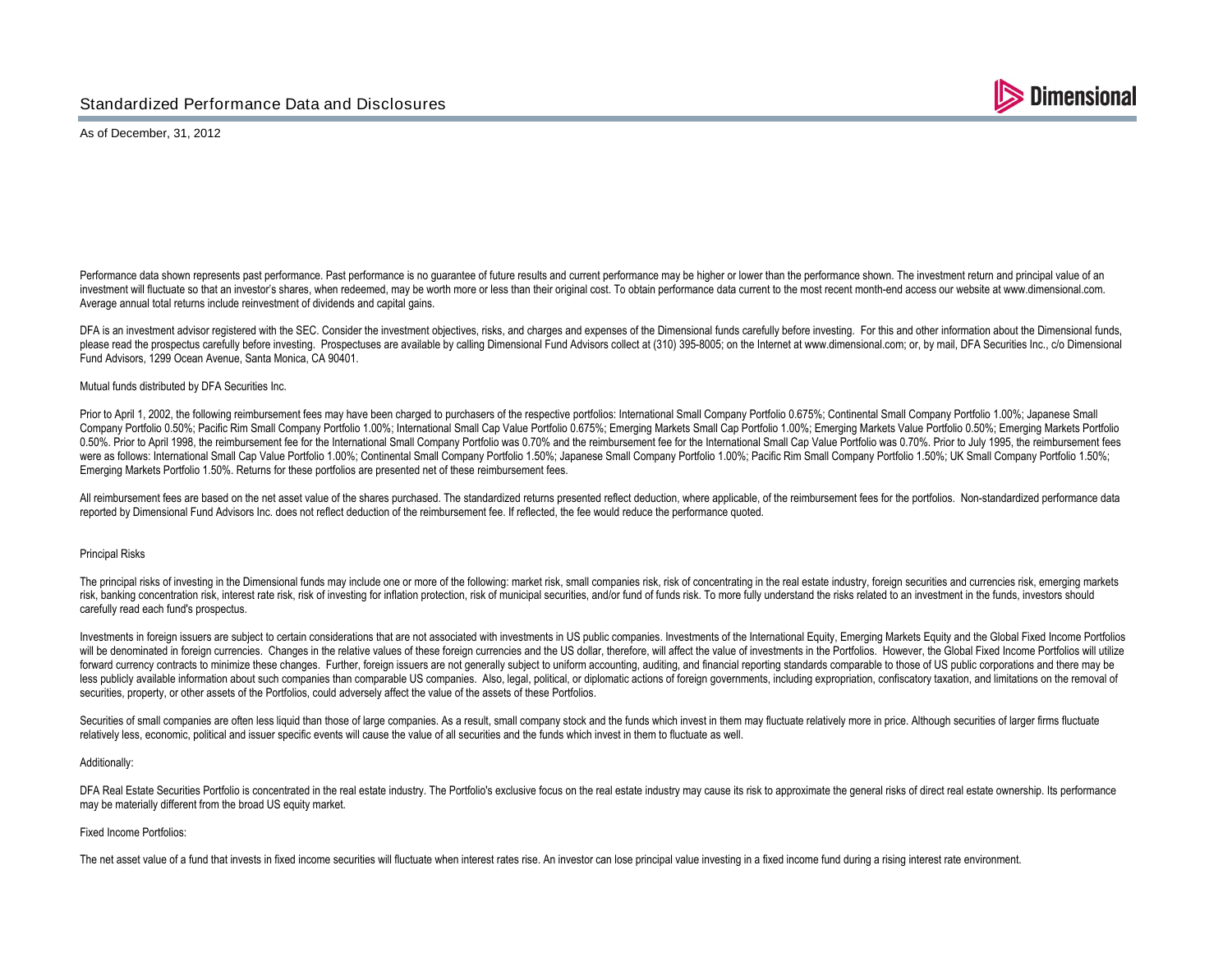## Standardized Performance Data and Disclosures



As of December, 31, 2012

Risk of Banking Concentration

Focus on the banking industry would link the performance of the DFA One-Year Fixed Income and/or the Two-Year Global Fixed Income Portfolios to changes in performance of the banking industry generally. For example, a chang market's perception of the riskiness of banks compared to non-banks would cause the Portfolio's values to fluctuate.

Inflation Protected Securities Portfolio: Inflation -protected securities are expected to be protected from long-term inflationary trends, short-term increases in inflation may lead to a decline in the Portfolio's value. I reasons other than inflation, the Portfolio's investment in these securities may not be protected to the extent that the increase is not reflected in the securities' inflation measures. The Portfolio may also suffer a loss sustained deflation.

Short Term Muni Bond Portfolio : Municipal Bonds may be subject to income risk, which is the risk that falling interest rates will cause the Portfolio's income to decline, and interest rate risk, which is the risk that bon decline over short or even long periods because of rising interest rates. The Portfolio may also be affected by: call risk, which is the risk that during periods of falling interest rates, a bond issuer will call or repay its maturity date; credit risk, which is the risk that a bond issuer will fail to pay interest and principal in a timely manner; and tax liability risk, which is the risk of noncompliant conduct by a bond issuer, resulting being taxable to share-holders as ordinary income. Finally, there is legislative or regulatory risk, which is the risk that new federal or state legislation may adversely affect the tax-exempt status of securities held by could be an adverse interpretation by the Internal Revenue Service or by state tax authorities.

Global Equity, Global 60/40, Global 25/75 Portfolios:

#### Fund of Funds Risk

The investment performance of each Portfolio is affected by the investment performance of the Underlying Funds in which the Portfolio invests. The ability of a Portfolio io achieve its investment objective depends on the a Underlying Funds to meet their investment objectives and on the Advisor's decisions regarding the allocation of the Portfolio's assets among the Underlying Funds. There can be no assurance that the investment objective of Underlying Fund will be achieved. Through their investments in the Underlying Funds, the Portfolios are subject to the risks of the Underlying Funds investments. The risks of the Underlying Funds inversed and the Underlyin Risk, Risks of Concentrating in the Real Estate Industry, Emerging Markets Risk, Interest Rate Risk, Credit Risk, and Risks of Banking Concentration

#### Definitions of Statistical Terms

Average Returns (arithmetic mean) is a measure of the "middle performance" of the fund, computed by adding up all the returns and dividing by the number of periods.

Standard Deviation measures how different the actual fund returns are from its average performance (see above). The closer the actual returns are to the average, the smaller the standard deviation. Standard deviation is a volatility, generally associated with the risk of investments.

Correlation measures the degree to which the performance of two funds moves in tandem, and the direction of their association (one goes up, the other goes up as well - positive correlation). Correlation plays an important diversification.

Auto-correlation is a specific application of correlation (see above). In this case, the comparison is not between two different funds, but rather returns of the same fund between different periods. For example, an auto-co periods would show the correlation in returns two periods apart (March-January, April-February, May-March, etc).

Covariance measures the trend of common movement in returns between two funds. A positive covariance shows the fund's returns moving in the same direction, whereas a negative covariance shows the funds moving in opposite direction (when one goes up, the other one goes down). Covariance plays a role in determining portfolio volatility.

Regression analysis examines the statistical connection between a variable of interest and one or more factors used to explain its variation. For example, if the variable of interest is student test scores, regression coul connection to factors such as time spent studying or IQ.

R-squared is used in regression analysis to determine to what degree the variation in the changing series of interest is explained by the factors used to explain it. R-squared ranges from 0 (no explanatory power), to 1 (vi explained by the analysis). In the example above, if test scores is the variable of interest, while IQ and study time are the factors used to explain it, then an R-squared of 9 would indicate that 90% of the variation in t explained by these two factors.

Standard Error is a measure of precision when calculating various statistical terms. Generally, the higher the standard error, the lower the statistical strength of that estimation.